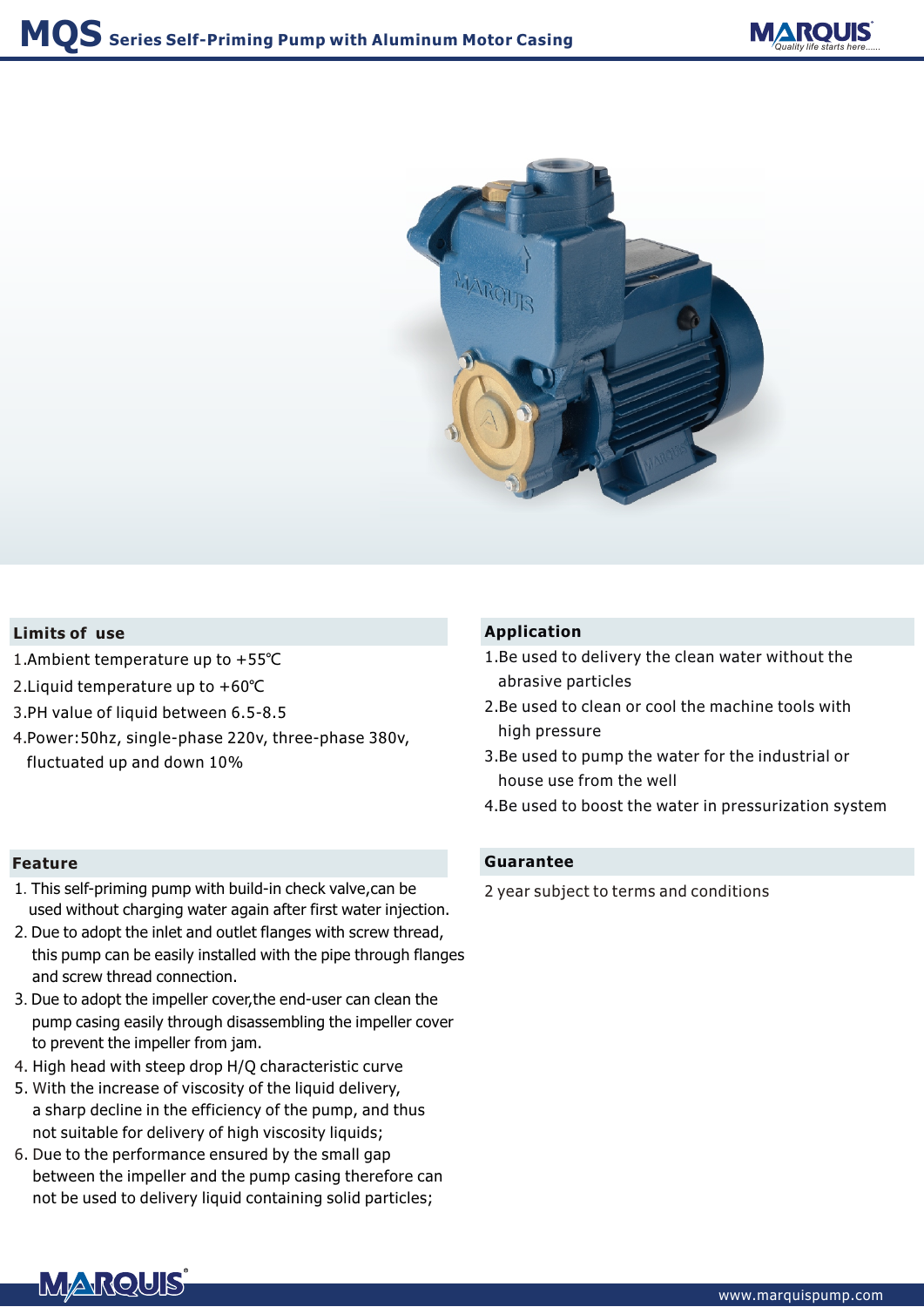

# **CHARACTERISTIC CURVES AND PERFORMANCE DATA**

**50 Hz n**=**2850 rpm Hs**=**0 m**



| Model         |                   | Power     |           | Q      | $m^3/h$ | 0  | 0.3 | 0.6 | 0.9 | 1.2 | 1.5 | 1.8            | 2.1            | 2.4 | 2.7 |  |  |
|---------------|-------------------|-----------|-----------|--------|---------|----|-----|-----|-----|-----|-----|----------------|----------------|-----|-----|--|--|
| Single-phase  | Three-phase       | <b>KW</b> | <b>HP</b> |        | I/min   | 0  | 5   | 10  | 15  | 20  | 25  | 30             | 35             | 40  | 45  |  |  |
| <b>MQS121</b> |                   | 0.25      | 0.33      | H<br>m |         | 27 | 20  | 15  | 10  | 6   | 3   | $\overline{2}$ |                |     |     |  |  |
| <b>MQS125</b> |                   | 0.37      | 0.50      |        |         | 30 | 25  | 20  | 15  | 11  | 6   | 3              |                |     |     |  |  |
| <b>MQS128</b> | $\qquad \qquad -$ | 0.37      | 0.50      |        |         |    |     | 33  | 26  | 22  | 17  | 12             | $\overline{7}$ | 4   |     |  |  |
| <b>MQS228</b> |                   | 0.45      | 0.60      |        |         |    | 40  | 37  | 33  | 28  | 22  | 18             | 13             | 9   | 4   |  |  |
| <b>MQS328</b> |                   | 0.55      | 0.75      |        |         |    | 50  | 44  | 39  | 33  | 29  | 22             | 16             | 11  | 6   |  |  |
| <b>MQS428</b> |                   | 0.75      | 1         |        |         | 60 | 53  | 46  | 39  | 33  | 26  | 20             | 15             | 10  | 6   |  |  |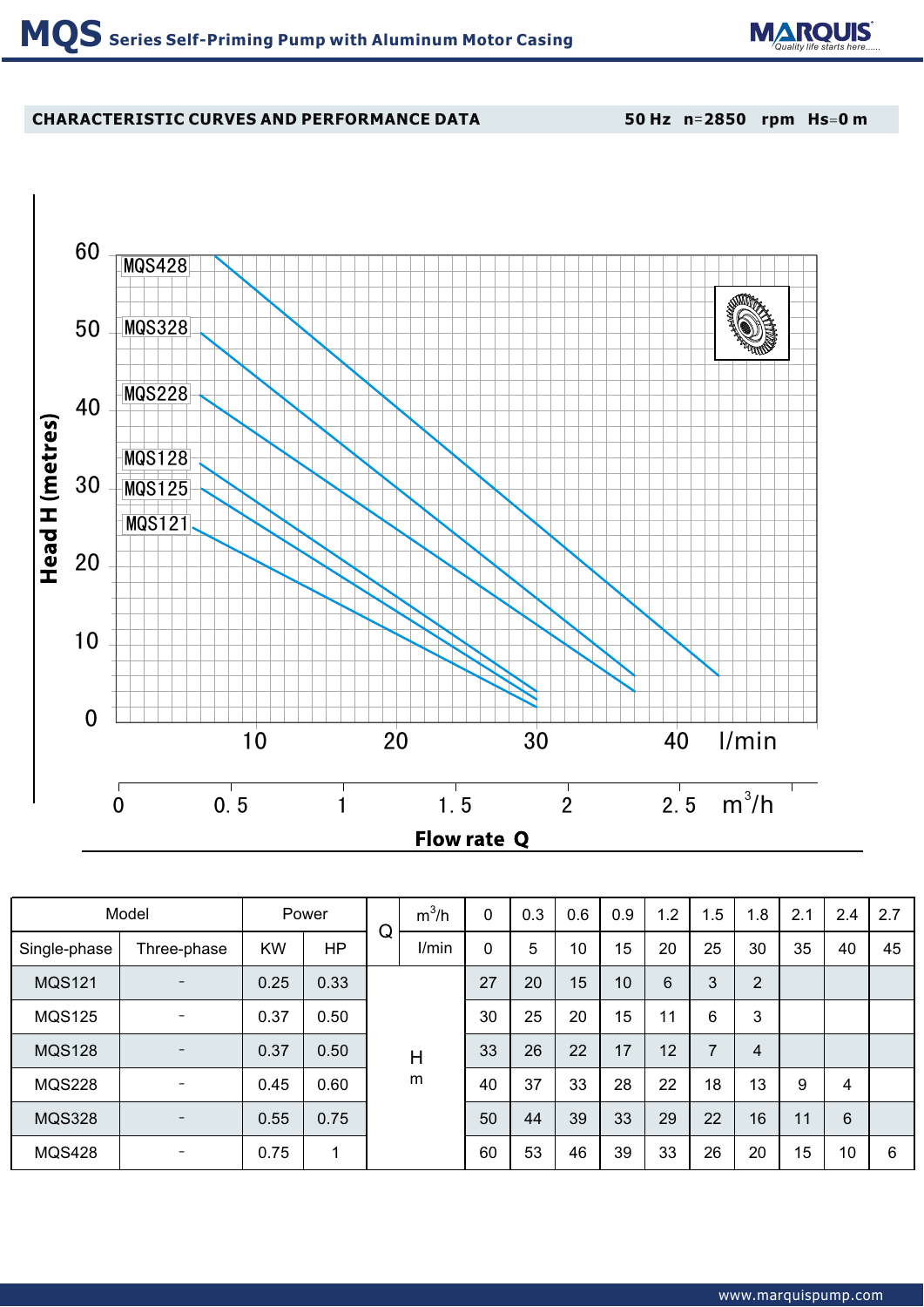



| Model         |                          | Openings        |                 | Dimensions(mm) |     |     |                |     |     |     |     |      |   |
|---------------|--------------------------|-----------------|-----------------|----------------|-----|-----|----------------|-----|-----|-----|-----|------|---|
| Single-phase  | Three-phase              | DN <sub>1</sub> | DN <sub>2</sub> | a              |     | h   | h <sub>1</sub> |     | m   | n   | n1  | W    | s |
| <b>MQS121</b> |                          | 1"              | 4 <sub>II</sub> | 16             | 253 | 178 | 116            | 124 | 90  | 121 | 100 | 65   |   |
| <b>MQS125</b> |                          | 1"              | 1"              | 35             | 233 | 208 | 146            | 124 | 90  | 121 | 100 | 65   |   |
| <b>MQS128</b> |                          | 1"              | 1"              | 35             | 233 | 238 | 176            | 124 | 90  | 121 | 100 | 65   |   |
| <b>MQS228</b> |                          | 1"              | 4 !!            | 42.5           | 273 | 252 | 189            | 145 | 103 | 137 | 110 | 60.5 |   |
| <b>MQS328</b> | $\overline{\phantom{0}}$ | 1"              | 1"              | 42.5           | 273 | 252 | 189            | 145 | 103 | 137 | 110 | 60.5 |   |
| <b>MQS428</b> |                          | 1"              | 1"              | 45             | 275 | 255 | 189            | 145 | 103 | 137 | 110 | 60.5 |   |

| Model         | Piece | GW(kg) | NW(kg) | Volume $(m^3)$ , | L(cm) | W(cm) | H(cm) |
|---------------|-------|--------|--------|------------------|-------|-------|-------|
| <b>MQS121</b> |       | 7.3    |        | 0.009            | 27.00 | 16.50 | 19.50 |
| <b>MQS125</b> |       | 7.5    | 7.2    | 0.010            | 25.50 | 17.50 | 23.30 |
| <b>MQS128</b> |       | 7.8    | 7.5    | 0.011            | 25.70 | 17.20 | 25.50 |
| <b>MQS228</b> |       | 11     | 10.5   | 0.017            | 30.00 | 20.50 | 28.00 |
| <b>MQS328</b> |       | 12     | 11.5   | 0.017            | 30.00 | 20.50 | 28.00 |
| <b>MQS428</b> |       | 13.7   | 13     | 0.018            | 30.00 | 20.50 | 30.00 |